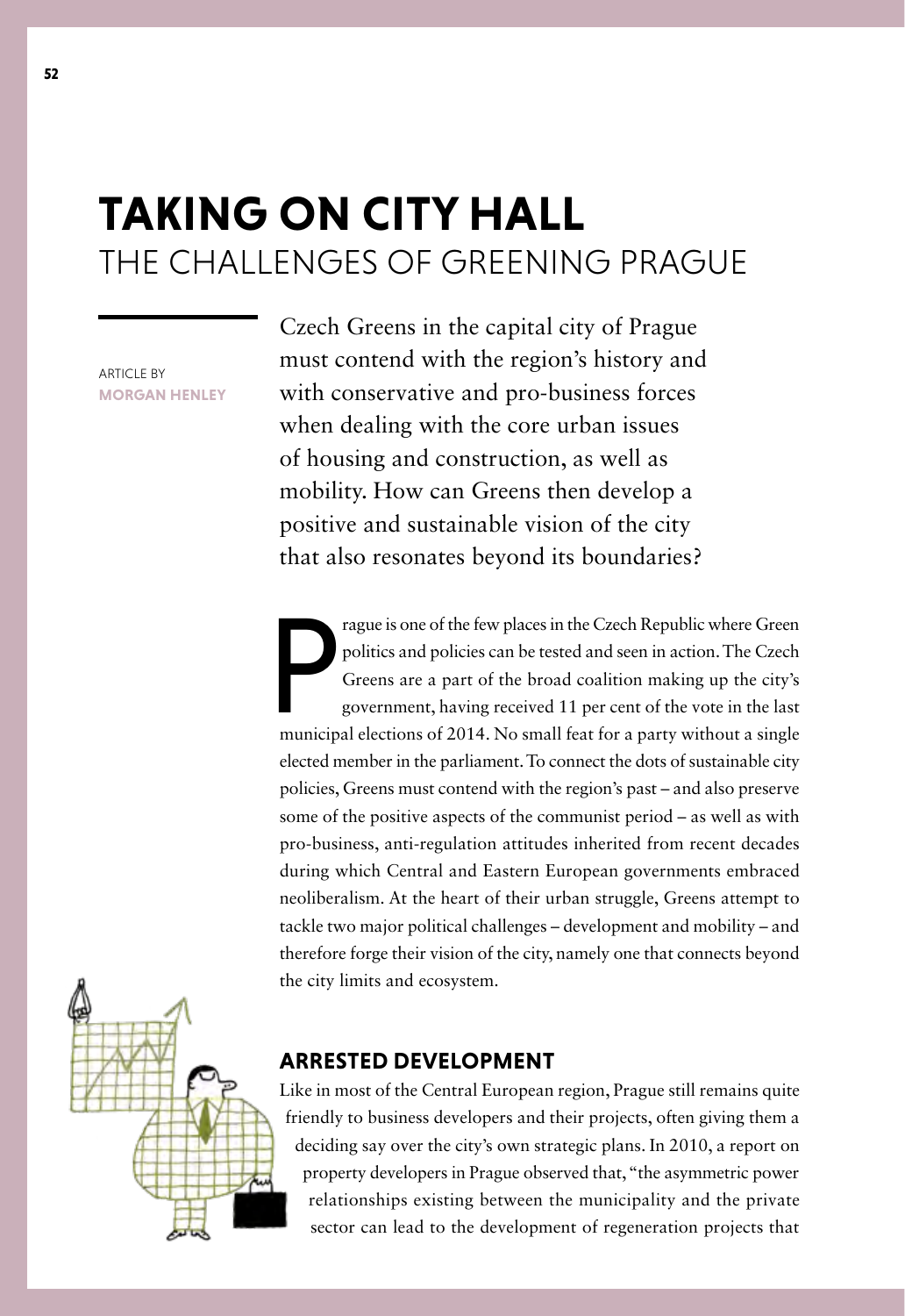

are loosely regulated and primarily serve the profit motives of international capital, rather than the pressing needs of the municipality in question, such as the construction of affordable housing."1

During Prague's municipal elections in 20142 Greens entered into a coalition in which Matej Stropnický, former leader of the Czech Greens, became vice mayor, making him one of the highest-ranking elected Greens in the country.3 It didn't last long. Within a year of proposing a controversial plan to restrict the power of developers and put in more building regulations, the other members of the Prague government called for his resignation.

"There's people who would just let the developer do what he wants and make the profit he wants to make. Then the city has to build all the rest, the schools, the parks, the public transport and so on," explains Stropnický. "I started questioning this system because it was creating deficits in the public budget. I was saying that the developers are making profits, so they should cooperate with the city on building the public goods. That caused a reaction of course, from this financial part of the city which is very strong in Prague, a very quickly developing city."

After Stropnický's plan to rein in the developers was rejected, he was replaced as vice mayor by another Green, Petra Kolínská, and the Greens remained in government. Kolínská, a Green local politician since 2006, is more diplomatic than her predecessor, but still struggles with the cautious approach of coalition partners which has reached a level where citizens and businesses are outpacing their elected officials in creating progressive change in their city.

"I see that in the field of activism, active citizenship, we have very interesting results," says Kolínská. "For example, Prague Pride, other human rights or music festivals, pianos on the streets, new start-ups like bike-sharing, or guerrilla gardening. You can feel how people are enjoying public space more than ten years ago. But [local] companies and people are more active and more progressive than their political representation and I feel that the political representation is too careful."

<sup>1</sup> Cook, Andrew, 'The Expatriate Real Estate Complex: Creative Destruction and the Production of Luxury in Post‐Socialist Prague', *International Journal of Urban and Regional Research* 34.3 (2010): 611-628.

<sup>2</sup> The local government of Prague is arranged in a tiered system, with the Magistrate of the Prague being at the top, followed by self-governing municipal districts. The responsibilities of the City Magistrate include public transport, waste collection, police, care of historical sites, or other issues of citywide significance. The municipal districts are responsible for parks, schools, some social and health programs, and public housing. 3 The Greens currently have six elected Senators as well as some regional and local councillors throughout the country.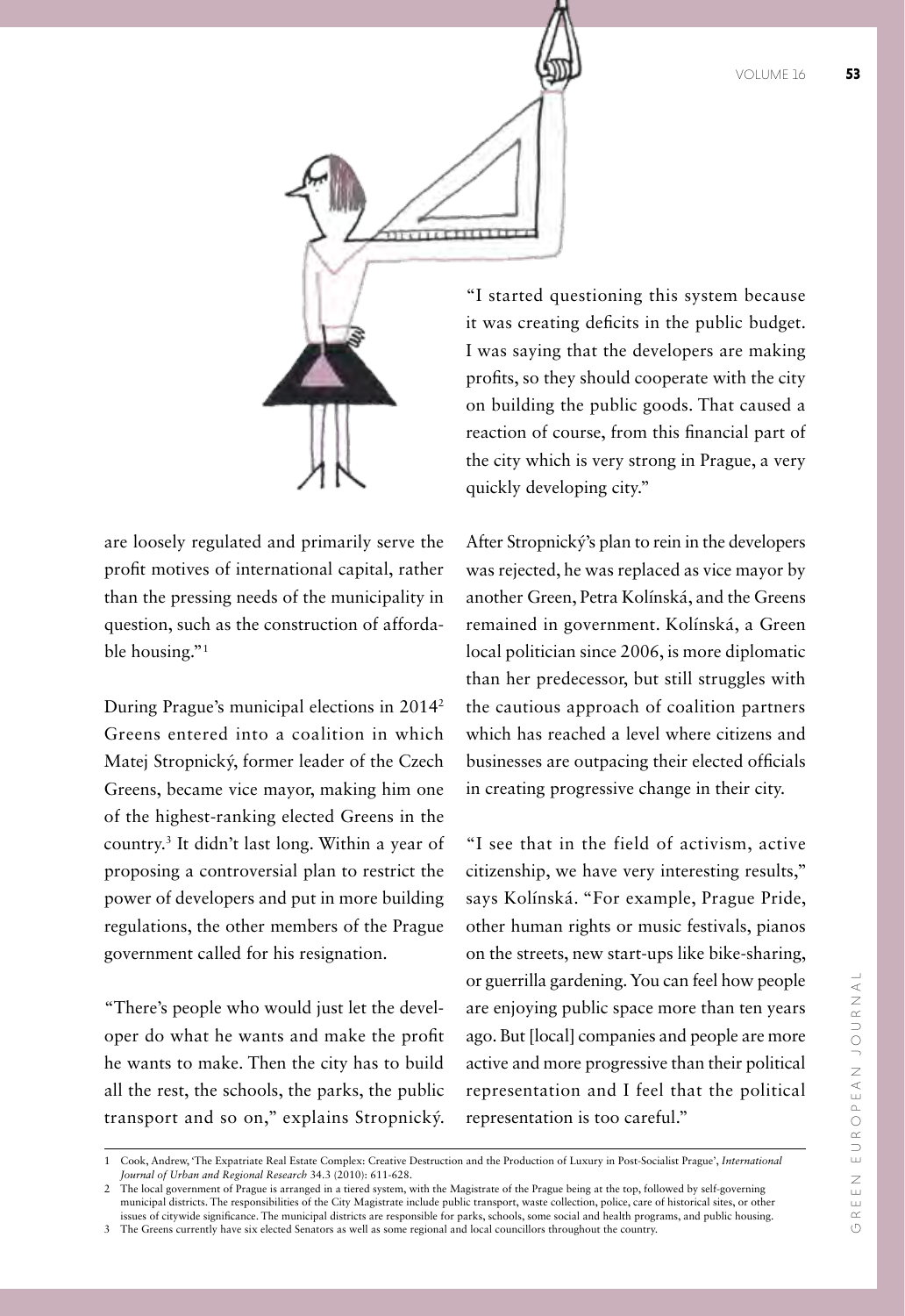But regarding plans for new developments, the Greens in the Prague City Hall have tried to find a way to make sure it is done with public interests in mind and with the gradual integration of a more sustainable vision of the city. As Kolínská explains: "Ten years ago, the developers were used to corruption in the city hall, to sending money to private

accounts in exchange for the building permits, regardless of public opinion, of course. Now we improved the rules for collaboration and communication between private developers and city hall offices. For example, in the autumn of 2017, a new city planning centre opens where the city and the developers introduce their projects and everybody can come and see the projects in advance, send questions and get answers. In Smichov [Prague 5], there is a big brownfield where a pilot project – on the collaboration between developers, citizens, and politicians – invited citizens to contribute to the design of public spaces for this private project. Private companies had very positive feedback because public participation helped them improve their projects. Developers are a natural part of society in the city, but they have to respect strict rules. By now, developers have slowly learned to invest some of their money into public space and entities, such as schools or kindergartens. Ten years ago, this approach didn't exist."

## **PLEASE MIND THE GAP**

Another Green fight has been to lower the price of public transport. In Prague you can now get a yearly transport pass for 3,650 Czech crowns (140 euros). This was a campaign promise in 2014 and carrying it out is something they don't mind boasting about. And rightfully so. Prague's reliable and efficient public transport, a legacy of their past, is a crucial aspect of life in the city.

> "Prague is at the very top among European capitals in public transport," says Stropnický. "More than 60 per cent of all

৶

 $\overline{\mathscr{L}}^1$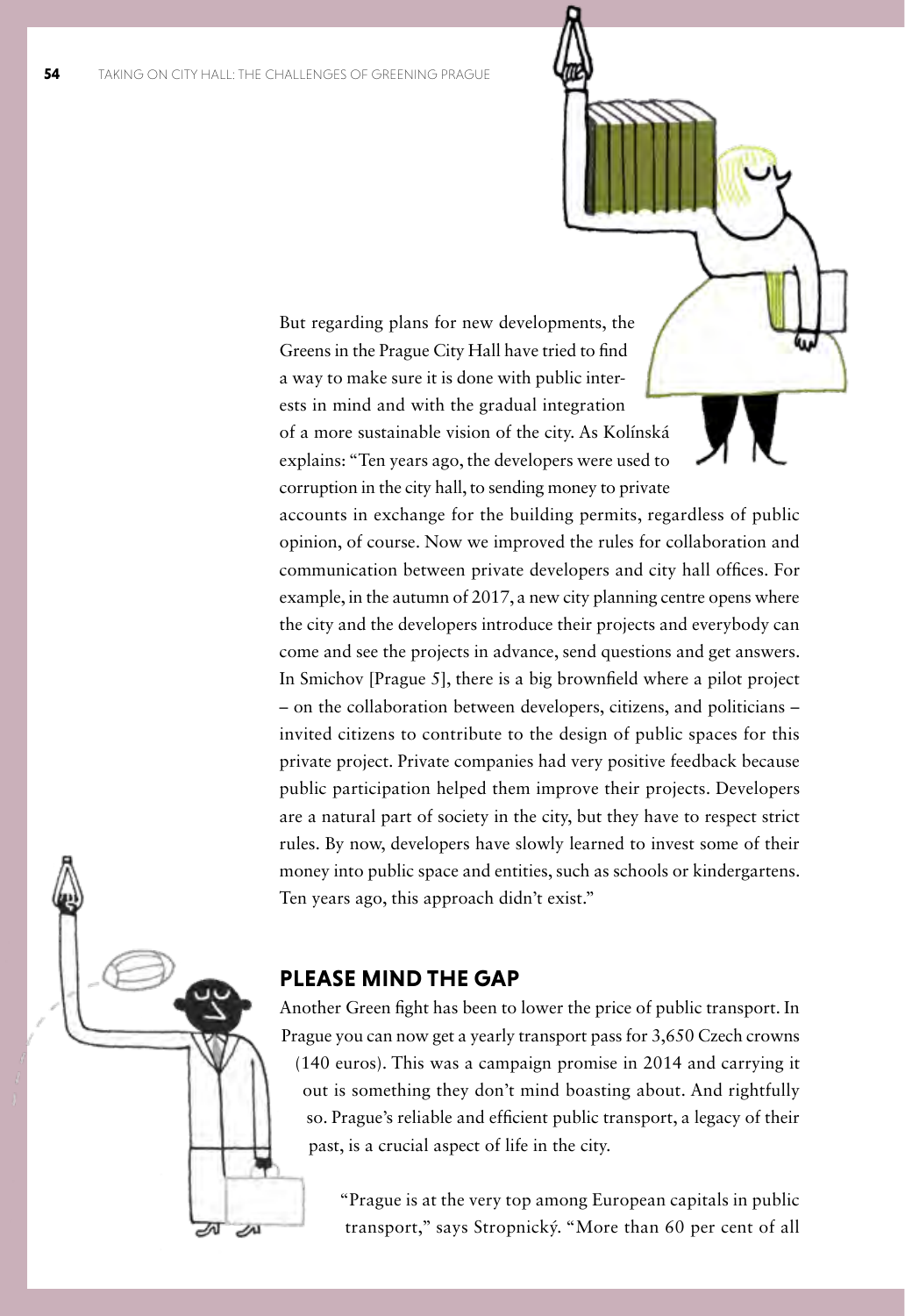VOLUME 16 **55**

 $\overline{m}$ 

the journeys that happen every day in Prague are made via public transport, which is twice as many as in Copenhagen, for example. I think we should develop more public transport because people don't see it here as something that's socially stigmatised. Everyone uses public transport, it's very popular. I think that most people in Prague are even proud of it."

Despite this, the Greens regularly find opposition in the local council when trying to advocate for more public transport. "Transport is the thing that we have the most controversies over in the assembly here in Prague because we want to explain that the streets should be for different types of transport, not just for cars," continues Stropnický.

Improving public transport and shifting away from personal car usage inevitably meets opposition from pro-business actors in the city council and again from developers. "It's a conflict we are facing here; we're trying not to expand the city into the suburbs any further and trying to concentrate the new buildings in the city centre or closer surroundings", says Stropnický. "The rising number of people travelling by cars, mainly from the suburbs, is a problem. This creates again a conflict with the other areas, with the developers who bought the land in the suburbs for cheap to develop housing outside the metropolitan centre, something we opposed."

Kolínská sees public transport as being even more crucial – as one of the ways Greens can appeal to rural voters, a demographic which they have struggled to reach, something which remains one of their greatest challenges. In the last Parliamentary election in 2013, the Greens received twice as many votes in Prague as they did in the rest of the country. No other Czech political party has such lopsided electoral support.

"In the former regime, public transport covered almost every village, every small city", explains Kolínská. "After the change of regime, there was a very fast change in the financing and image of public transport. Buying became one of the first steps to show that we are free, rich people. So people moved away from trains and buses to cars. Now, there is a wish to return to public transport but there are no provisions. As the Green Party, we want to support public transport, not only in the big cities but also to have good connections between cities and villages. I think it's the most important area in which the wishes of people from the countryside are in line with our policy."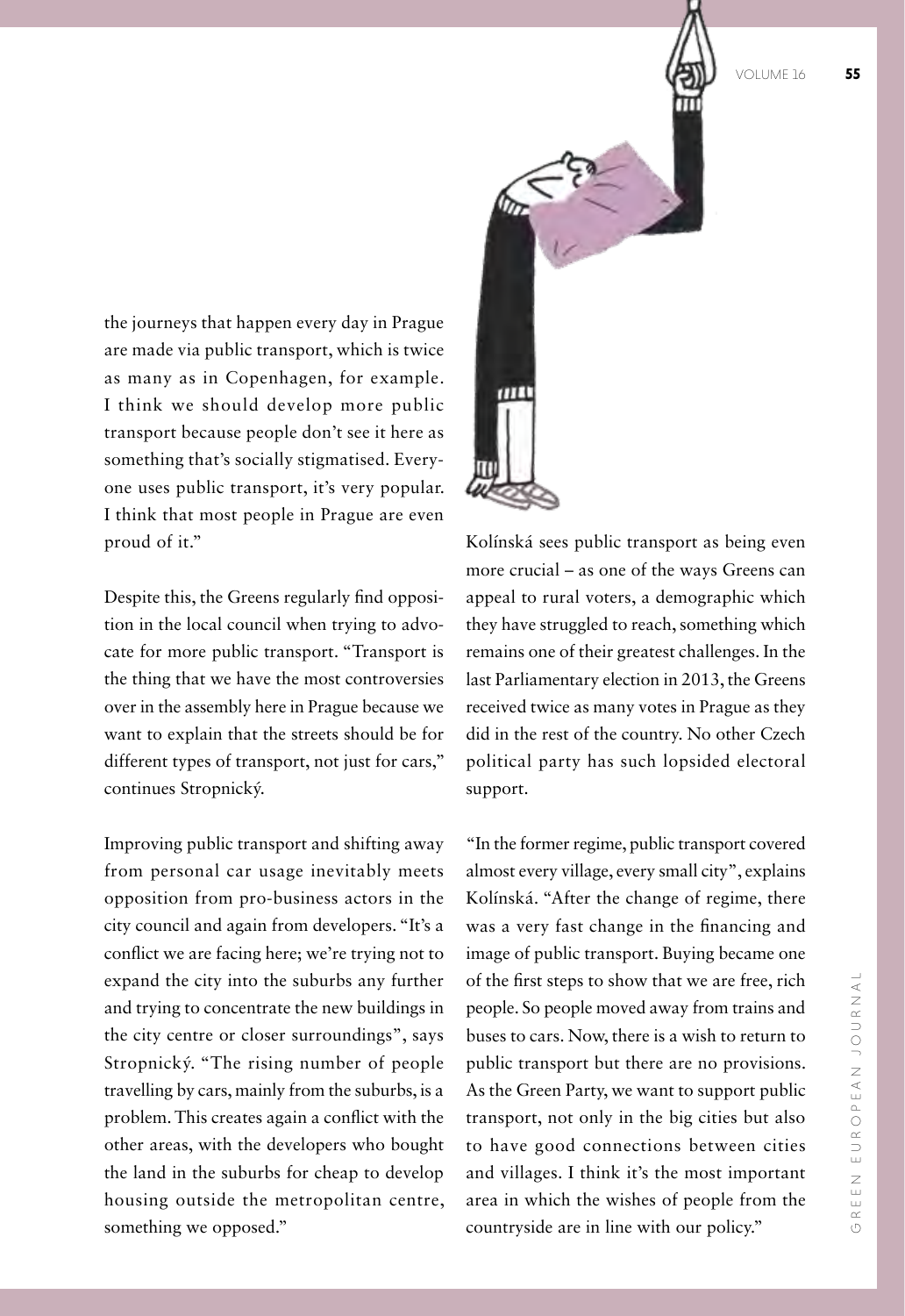## **CONTINENTAL CONNECTIONS**

Trying to find the common interests of rural and urban inhabitants and translating that into policy is not just something the Czech Greens struggle with; it's an issue across the continent. As Stropnický explains, "The reaction of the people living in the countryside in Great Britain for example, when you look at Brexit, is quite similar to the reaction of the countryside of the Central European regions: we are feeling left by the wayside. We're just all feeling that we've been left behind here and that it's just the leftovers of your profit that you're leading us towards. So we are turning to people who acknowledge this problem."

The city question therefore reaches far beyond and above urban policies in the Czech Republic, because the country is the most Eurosceptic of all the former Eastern bloc, with only 35 per cent of the country believing that staying in the EU is a good thing. "Definitely in the

capital and the bigger cities, the EU is more popular than in the countryside or small villages", says Kolínská. The Czech Greens are one of the few parties (if not the only one) in the country which is clearly pro-European. The capital city and bigger cities then become a great political lever for positive messaging on Europe – as long as they don't drift away from the other towns and rural areas.



Without all of the pressures and complexities of national governing, Prague, like many other cities, is the type of place where experiments can be done on both a policy and political level. So far, it seems that the Czech Greens are taking advantage of this. Whether it will be fighting against corrupt developers or improving public transport, what the Czech Greens are able to do at the city and local level will be important to learn what Green governance actually looks like and what it can bring that other political forces don't.



**MORGAN HENLEY** 

works for the European Green Party. Originally from the USA, she has lived in Prague, Paris, and Brussels, where she currently resides. She holds a Masters in International Relations from Charles University. Her main interests are Central Europe, climate change, U.S. politics, and feminism.